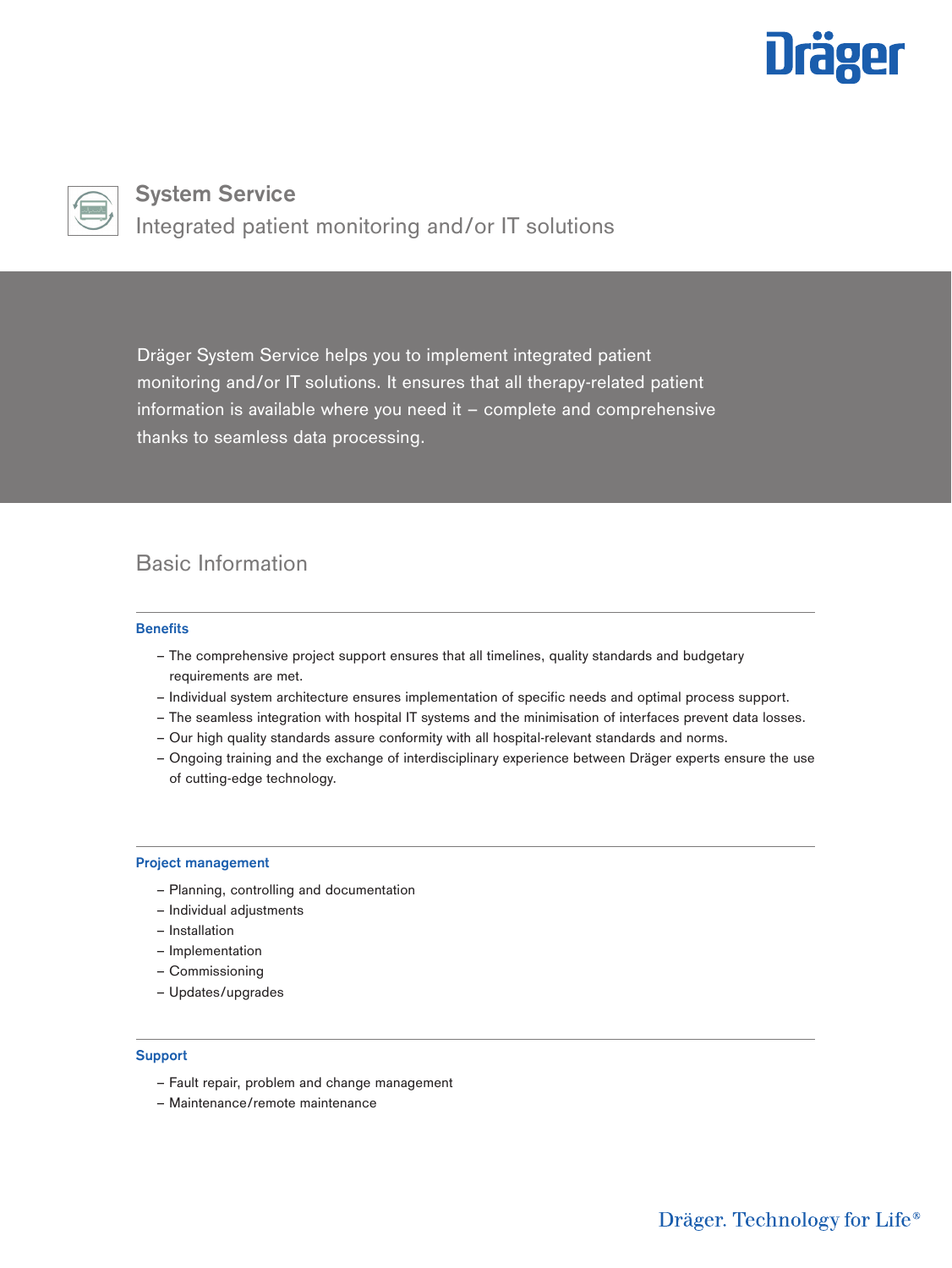# Basic Information

- Data protection and data security
- Workflow support
- Operator models

# **Consulting**

- Risk management
- Feasibility studies
- Process consulting
- Safety management
- IT infrastructure analyses

## **Application management**

- User support
- Operator models
- Training courses
- Configuration individualisation
- Licence and option management

# **System manufacture**

- Interface adjustments and connectivity
- System scaling
- System architecture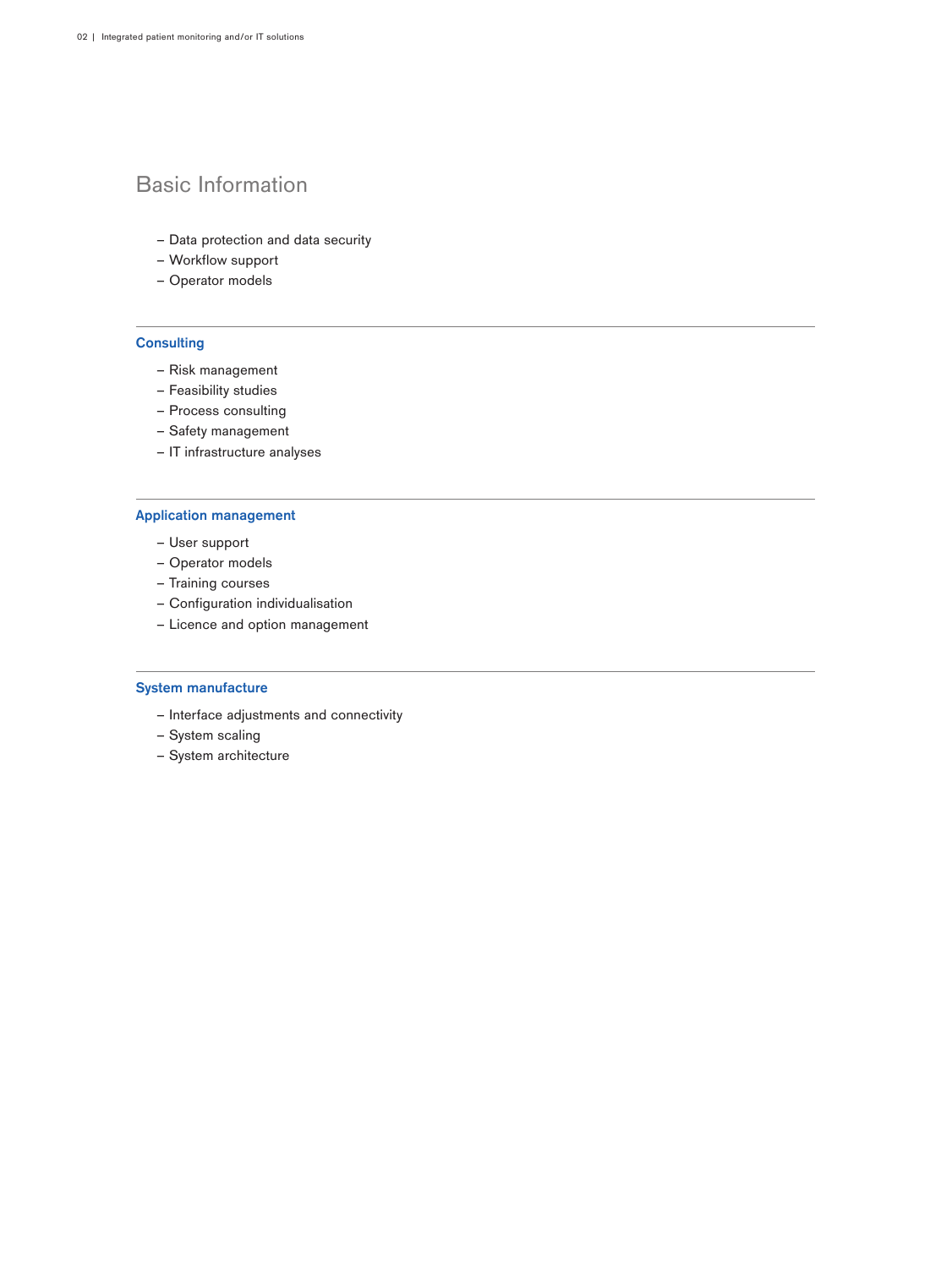# Related Offerings



# **Remote Service**

With remote service, problems can be detected and analysed quickly even at remote locations. This gives medical systems optimal availability. Status reports help to both manage devices better and to implement improvements continuously through the use of data.



### **ExtendedCare**

Coverage beyond the standard warranty period. Depending on your needs, you can purchase a warranty extension of up to four years. This provides relief to your service budget by covering all of the costs in case of unplanned repairs.



#### **InspectionCare**

On the safe side of legal regulations: We offer you fixed inspection costs and ensure the secure operation of your devices. Professional inspections are always carried out according to manufacturer specifications – on time and by qualified personnel.



#### **PreventiveCare**

Avoid unexpected failures in advance: After all, it's better to prevent an emergency than to find yourself ill-prepared. The inspection of a device at predefined intervals includes a performance test as per the maintenance plan, the preventive replacement of parts and a service report.